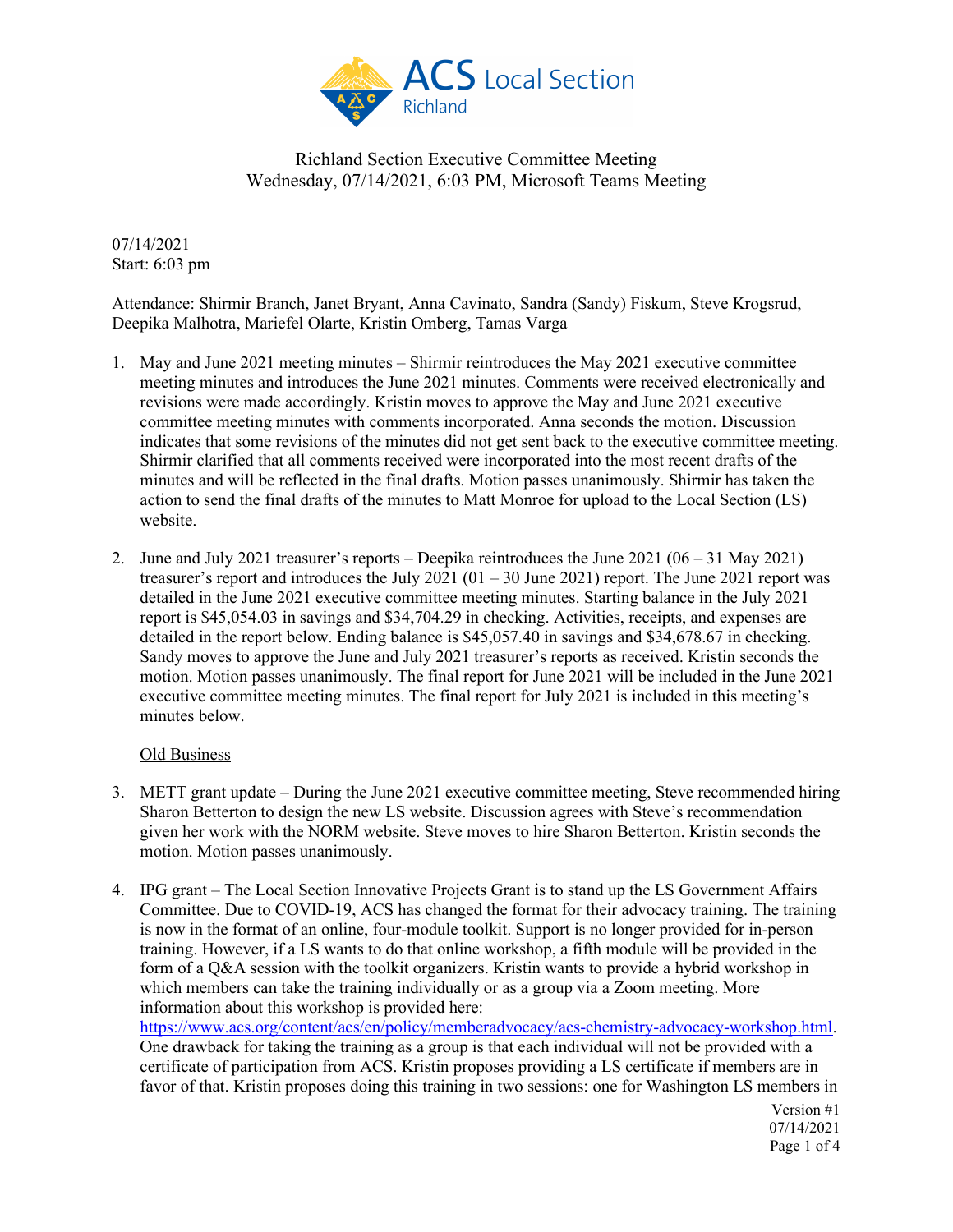

September, and one for Oregon LS member in October, given that school begins at Eastern Oregon University (EOU) in September. This would allow for legislature visits in November around recess schedules. Discussion indicates breaking the training into one module per week. Each module takes  $\sim$ 30 minutes to complete. Mariefel noted that she has reached out to ACS regarding hosting in-person events. Kristin has taken the action to work on a final plan for inclusion in the next newsletter.

#### New business

- 5. ChemLuminary Award Finalist The LS submitted ChemLuminary nominations for three categories: Outstanding National Chemistry Week event for a special audience (Saturday Science); Outstanding Public Outreach Event organized by a student group (virtual Girls in Science); Overall Outstanding Performance Award for medium size category. The LS was selected as a finalist in each category. The awards ceremony will be held as a virtual event during National Chemistry Week in October 2021.
- 6. Virtual ACS national meeting scholarship The LS was given additional funds from ACS for virtual activities. One of the comments from the Senior Chemists activities poll that was sent to LS members indicated a lack of access to journal articles. Mariefel proposed giving a scholarship to members – particularly student and senior members – to attend the fall ACS meeting virtually. Cristina Padilla-Cintron also proposed earlier using these funds to recruit student members to the LS and ACS. Discussion is in support of using the additional funds for both of these purposes. There were concerns expressed about the timing for the scholarship to attend the meeting. The virtual meeting is scheduled for  $22 - 26$  August 2021. The scholarship would be given out on a first-come, first-served basis. However, scholarships should be prioritized for those that are presenting. The scholarship will be granted to up to 5 emeritus members, 10 student members, and 10 high school teachers each. For high school teachers, scholarships will be given only for the virtual meeting attendance. For students and senior chemists, scholarships will be given for memberships as well as virtual meeting attendance. Mariefel moves to create scholarships to support 5 emeritus members, 10 student members, and 10 high school teachers to attend the Fall 2021 ACS virtual meeting, as well as scholarships to support ACS memberships for 5 senior chemists, 5 students from each LS student chapter (EOU, Columbia Basin College, Walla Walla University, Whitman College) and Washington State University Tri-Cities. Anna seconds the motion. Motion passes unanimously.
- 7. Volunteers running for 2021 LS executive committee Sandy is calling for volunteers to run for the 2022 LS executive committee positions. The positions for secretary, treasurer, and chair-elect are up for election. Please send nominations to Sandy. Sandy will check with Anna to determine if the councilor position is open for election.
- 8. NORM hosting The Visit Tri-Cities organization reached out to Janet to determine if the LS would be interested in hosting another NORM soon. The cycle for hosting is typically approximately every 10 years. The organization said they would be supportive of the LS hosting another meeting sooner. it has not yet been determined if the NOR board would support this move. Discussion indicates that time is needed to seek collaborations for this event. Mariefel has taken the action to notify Visit Tri-Cities that the LS will determine if it is ready to host this event ahead of the 10-year cycle.

Version #1 07/14/2021 Page 2 of 4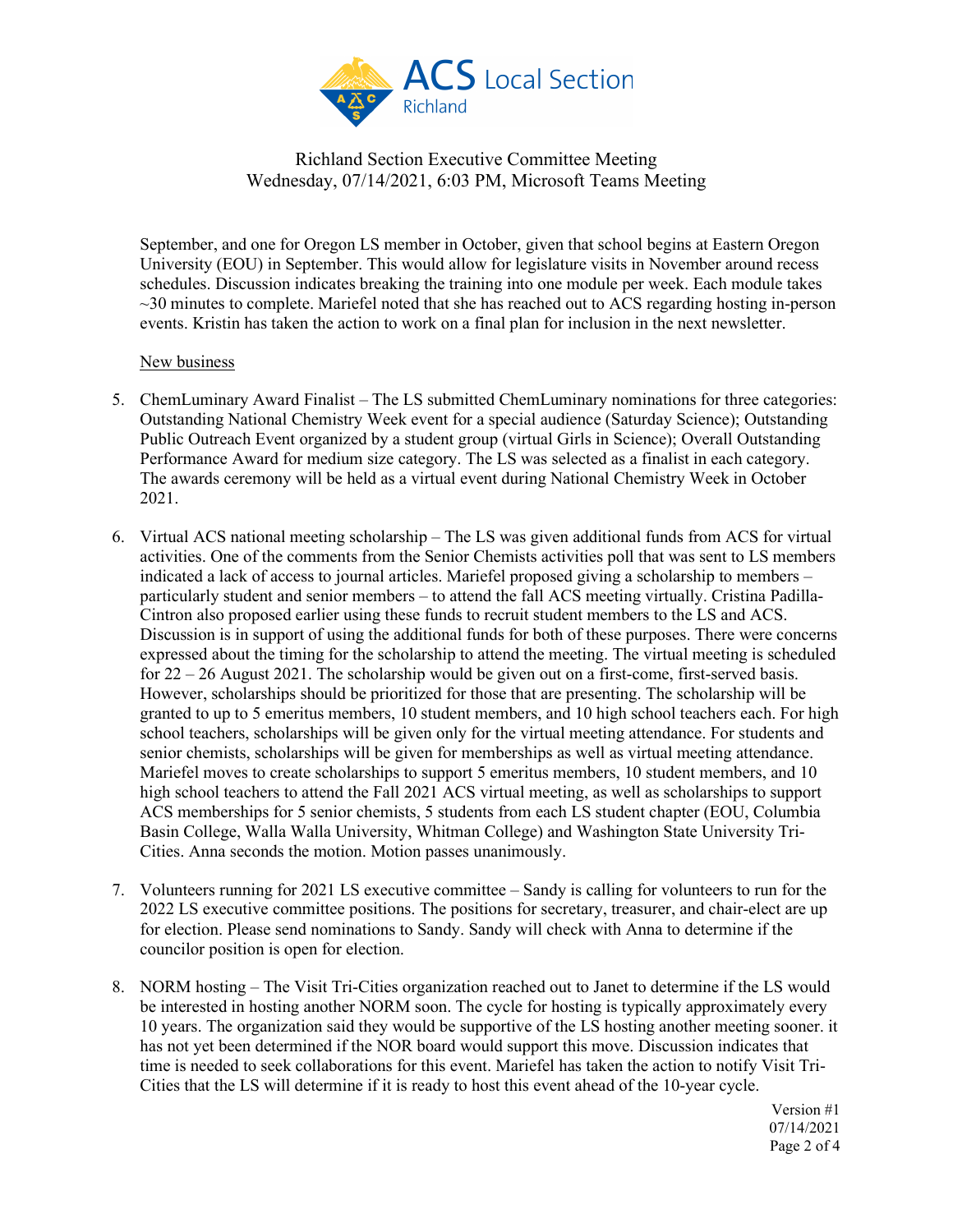

#### Other business

9. Annual social – Deepika reached out to the Richland Community Center to follow up regarding a venue for the annual social. A representative said that they will be receiving reservation requests starting 22 July 2021. Mariefel will reach out to ACS for guidance on allowing in-person LS events. Discussion indicated making the reservation as soon as possible, then adjusting based on ACS guidance. Deepika has taken the action to reach out to the EOU student chapter to determine their availability. This event will also need to be coordinated around GAC events.

#### Committee reports

- 10. Programs Updated reported above.
- 11. Membership No updates to report.
- 12. Nominations No updates to report.
- 13. Awards No updates to report.
- 14. Public Relations Steve will be sending out deadlines for the next newsletter.
- 15. Education No updates to report.
- 16. Diversity and Inclusion No updates to report.
- 17. Government Affairs Updates reported above.
- 18. Women Chemists No updates to report.

Mariefel adjourns the July 2021 executive committee meeting at 7:10 pm